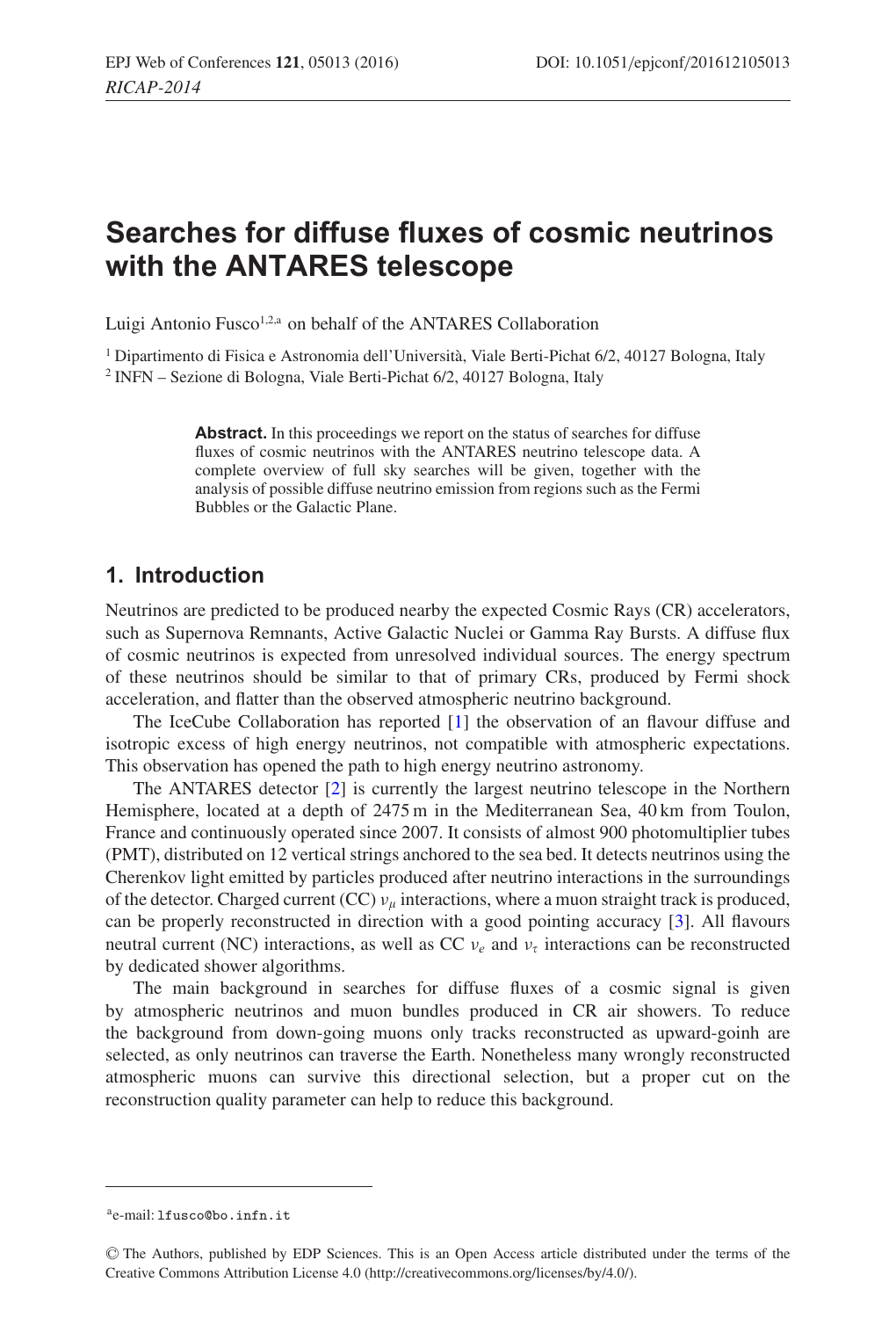### **2. Full sky searches**

In this section full sky searches of cosmic neutrinos will be presented, both in the CC  $v_u$ channel (Sect. [2.1\)](#page-1-0) and for all flavours neutrino interactions reconstructed as shower events (Sect. [2.2\)](#page-1-1). Along with this, an estimation of the atmospheric  $v_{\mu}$  energy spectrum – the neutrino background for cosmic searches – will be given in Sect. [2.3.](#page-2-0) Blinded analysis procedures have been followed, with only 10% of data available for tests and data/Monte Carlo comparison. The good agreement between data and Monte Carlo allowed for a final cut choice based on simulations.

### <span id="page-1-0"></span>**2.1 Muon neutrinos diffuse flux analysis**

An update of the analysis on diffuse  $v_{\mu}$  fluxes reported in [\[4](#page-4-3)], with two additional years of ANTARES data (2007–2011), is presented. The equivalent livetime is 885 days, about a factor three larger than the previous analysis.

Most of the down-going atmospheric muon events are rejected applying a preliminary cuts on the reconstructed zenith angle ( $\theta_{zen} > 90°$ ) and on the angular error estimation  $\beta(\beta < 0.5^{\circ})$ . To further reduce the atmospheric background combined cut on reconstruction quality parameter,  $\Lambda$ , and on the number of hit related to the reconstructed track,  $N_{hit}$ , has been applied thus reducing the muon background level well below 1%.

Atmospheric neutrinos can be rejected by applying an energy related cut, based on the estimation of the muon energy loss in the detector [\[5\]](#page-4-4). The optimal cut on this variable is chosen through a Model Rejection Factor (MRF) procedure [\[6](#page-4-5)], determining the best sensitivity flux  $E^2 \hat{\Phi}^{90\%}_{track} = 4.7 \cdot 10^{-8}$  GeV cm<sup>-2</sup> s<sup>-1</sup> sr<sup>-1</sup>. After the final cut 8.4 events are expected from the background and 1.4 signal events should be observed from the signal reported in [\[1](#page-4-0)]. The 90% of the expected signal after cuts has energy in the range from 45 TeV to 10 PeV.

After unblinding 8 events are found in data. Using the method from [\[7\]](#page-4-6) the upper limit at 90% confidence level is  $E^2 \Phi_{track}^{90\%} = 5.1 \cdot 10^{-8}$  GeV cm<sup>-2</sup> s<sup>-1</sup> sr<sup>-1</sup> (Fig. [1\)](#page-2-1). The systematic error on the background is taken from the observed normalization of atmospheric neutrino flux measurement shown in section Sect. [2.3](#page-2-0) with respect to the Bartol flux [\[8](#page-4-7)] model adopted in this work. Systematics on the signal are taken into account by varying water properties, PMT efficiency and angular acceptance in the simulation.

#### <span id="page-1-1"></span>**2.2 All flavour diffuse flux analysis with showers**

All events reconstructed with the shower algorithm of [\[9](#page-4-8)] are considered in this analysis. A vertex likelihood fit, followed by an energy and direction fit are performed by the reconstruction method. This leads to an energy resolution of 0.2–0.3 for the  $log_{10}E_{shower}$ and a median angular resolution of 6◦ in the hundred TeV region.

The analysis collects all data from 2007 to 2012, with a total livetime of 1247 days. An event pre-selection is done using a cut on the vertex likelihood and requiring signal hits to be present on at least three detector lines. This selection significantly reduces the the contribution from track events, including atmospheric muon background. Additionally the reconstructed vertex position is required not to be closer than 15 m to any PMT, to exclude spurious events from sparks in optical modules.

The MRF optimisation is done on the fitted shower energy and zenith angle. The optimal cut is found to be  $E_{shower} > 10$  TeV and  $\theta > 94^\circ$ , leading to a sensitivity with  $E^2 \hat{\Phi}_{showers}^{90\%} =$  $2.2^{+0.9}_{-0.7} \cdot 10^{-8}$  GeV cm<sup>-2</sup> s<sup>-1</sup> sr<sup>-1</sup>. 5±3 background events are expected, and the IceCube flux would correspond to  $2.1^{+0.5}_{-0.7}$  cosmic events added to the atmospheric expectations. 8 events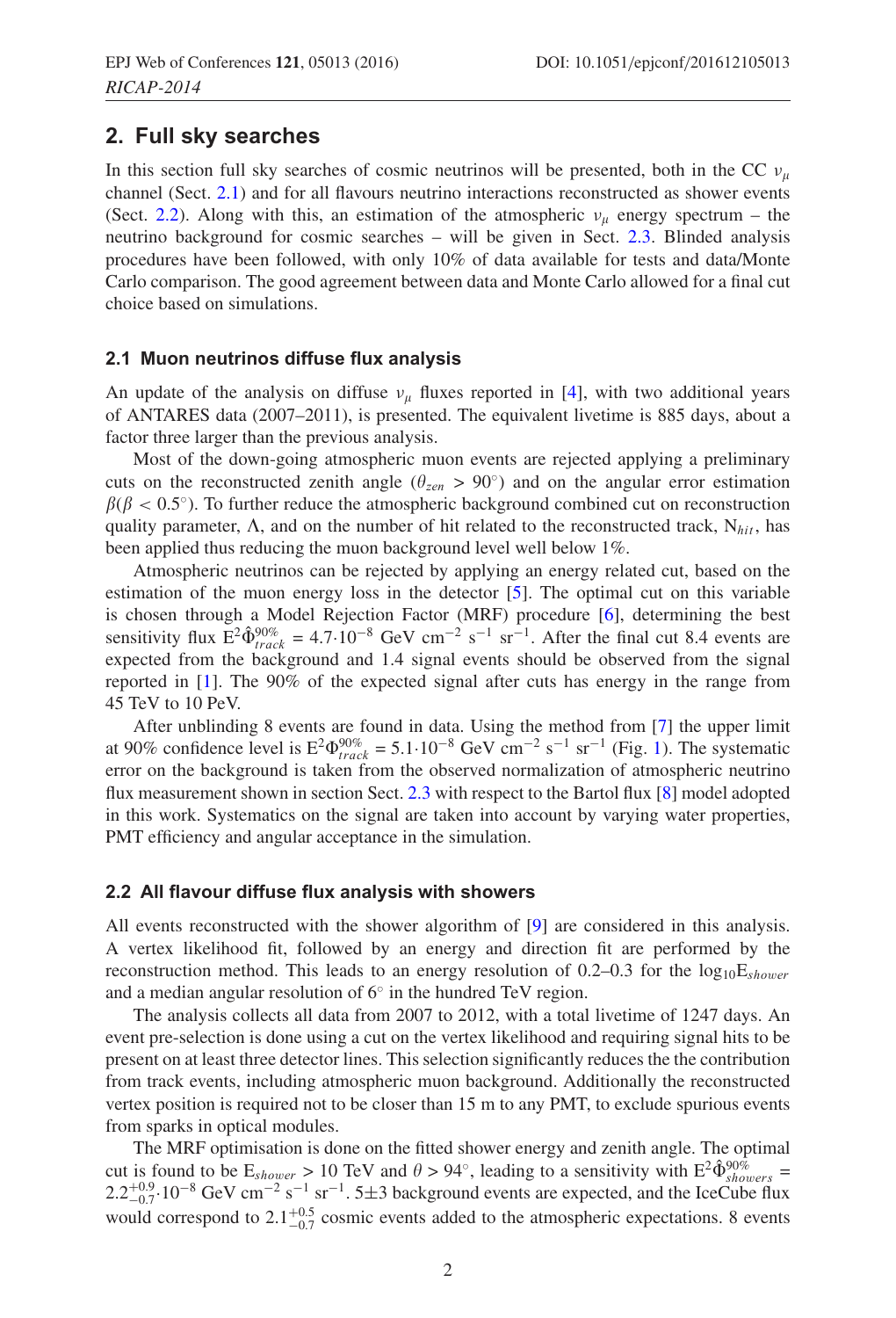<span id="page-2-1"></span>

**Figure 1.** Summary of diffuse flux limits from various experiments in the different detection channels for neutrinos, as reported in the legend.

are observed in data after unblinding. The excess over background has a significance of  $1.5\sigma$ . Considering an  $E^{-2}$  spectrum, the 90% C.L. upper limit on the cosmic neutrino diffuse flux is  $E^2 \Phi_{showers}^{90\%} = 4.9 \cdot 10^{-8}$  GeV cm<sup>-2</sup> s<sup>-1</sup> sr<sup>-1</sup>, including systematics on signal and background. The validity energy range for this limit is  $23 \text{ TeV} - 7.8 \text{ PeV}$  (Fig. [1\)](#page-2-1).

#### <span id="page-2-0"></span>**2.3 Atmospheric neutrino energy spectrum**

Atmospheric neutrinos are sources of background in neutrino telescopes, but their observation can give valuable information on the detector performances as well as on the systematics affecting the energy measurement. Moreover great uncertainties are present at high energies, both in conventional fluxes – from charged  $\pi$  and K meson decays – and in prompt fluxes – from decaying charmed particles. Measuring their flux can thus improve the knowledge of the neutrino detection itself.

Using the same data sample of Sect. [2.1](#page-1-0) two different analysis have been performed, with different selection cuts and unfolding methods and with a complete evaluation of systematic errors. Analogous results in the evaluation of the atmospheric neutrino spectrum from 100 GeV to 200 TeV [\[5\]](#page-4-4) are achieved in both analyses. The observed spectrum (Fig. [2\)](#page-3-0) is compatible with the expectations from conventional fluxes, being 25% higher in the overall normalization than the flux of [\[8](#page-4-7)] but within reported uncertainties. No limit on the prompt contribution can be given as large uncertainties are present at the highest energies.

### **3. Special regions**

In this section searches devoted to possible extended neutrino emission regions will be shown. In particular the so called Fermi Bubbles and the Galactic Plane regions have been analysed, as ANTARES has an excellent coverage of these areas of the sky. For these analyses an on/off-zone procedure has been followed. Considering regions of the sky with the same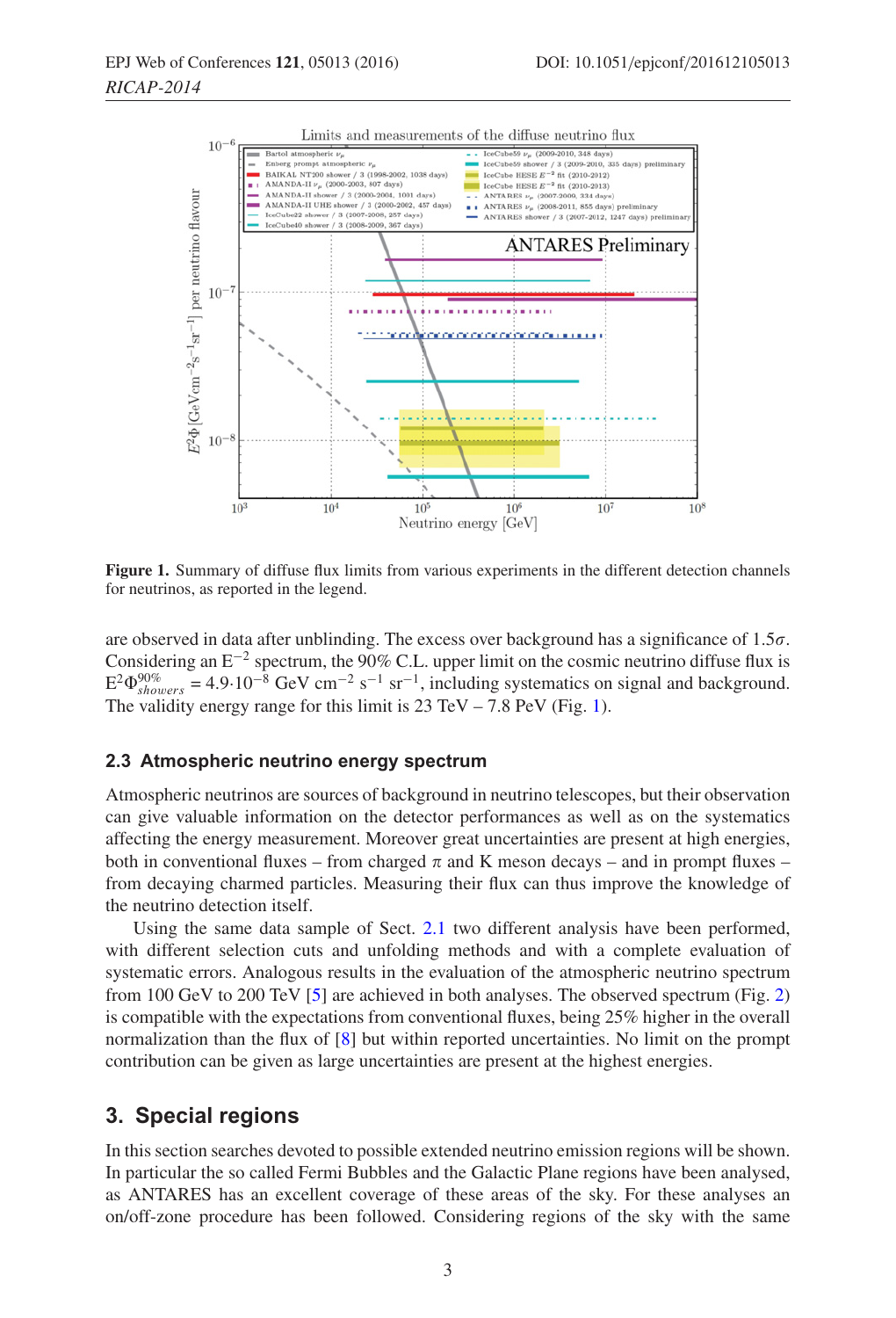<span id="page-3-0"></span>

**Figure 2.** Left: measurement of the atmospheric muon neutrino energy spectrum compared with theoretical predictions (solid line for conventional, dashed for prompt) and experimental results from AMANDA and IceCube. Right: uncertainties on the atmospheric neutrino energy spectrum measurement, considering different effects on water and OM properties, as well as the uncertainties on the underlying spectrum and deriving from the unfolding methods. Color code in the legend.

shape, detector efficiency and visibility of the expected signal regions the background has been estimated and then compared to the actual observation in the signal region. In absence of a signal, the observed number of events in on/off-zones should be statistically compatible.

#### **3.1 Fermi bubbles**

Fermi telescope data [\[10](#page-4-9), [11\]](#page-4-10) have revealed the presence of two large  $\gamma$ -ray emission regions above and below the Galactic plane. If hadronic mechanisms are responsible for the production of such a signal, diffuse neutrino emissions are expected from these regions with various possible energy cut-offs, from few to some hundreds of TeV [\[12\]](#page-4-11).

Data collected in the  $v_{\mu}$  CC channel with the ANTARES telescope from 2007 to 2011 are considered in the analysis [\[14](#page-4-12)]. The event selection is based on cuts on the quality of upgoing reconstructed tracks and on the energy estimation through an Artificial Neural Network (ANN) [\[13](#page-4-13)]. The final selection cut, obtained minimising the MRF, is  $\Lambda > -5.14$  and  $E_{ANN} >$ 11 TeV, when optimizing for a neutrino flux having a cut-off at 100 TeV. After the unblinding of the on-zone, 16 events are observed, while 11 are expected, on average, from the off-zones. The significance of this excess can be estimated, following the prescription of [\[15](#page-4-14)], as  $1.2\sigma$ and upper limits are calculated (Fig. [3\)](#page-4-15).

#### **3.2 Galactic plane**

A diffuse neutrino flux is expected from the decays of charged mesons produced in CR interactions in the interstellar medium in the Galactic Plane. The corresponding emission from neutral mesons is clearly visible in  $\gamma$ -ray observation of the sky [\[16\]](#page-4-16). Different models for the CR propagation are proposed (e.g.  $[17-19]$  $[17-19]$ ) as well as direct computations from Fermi data [\[16](#page-4-16)], each leading to a different neutrino flux expectation but in agreement within a factor ∼2. *NoDrift* models [\[17](#page-4-17), [18](#page-4-19)] do not take into account magnetic fields while the *Drift* model [\[19](#page-4-18)], doing so, produces an enhancement of the neutrino flux in the Galactic Centre region.

Muon neutrinos collected by ANTARES from 2007 to 2011 have been analysed [\[20\]](#page-4-20) following the MRF procedure to set an optimal cut on the area of the on-zone ( $78°$  size in longitude and 9◦ size in latitude centered at the Galactic Centre) and on the quality and energy of reconstructed tracks ( $\Lambda > -5.6$ ,  $\beta < 8^\circ$  and  $E_{ANN} > 250$  GeV). The 8 selected